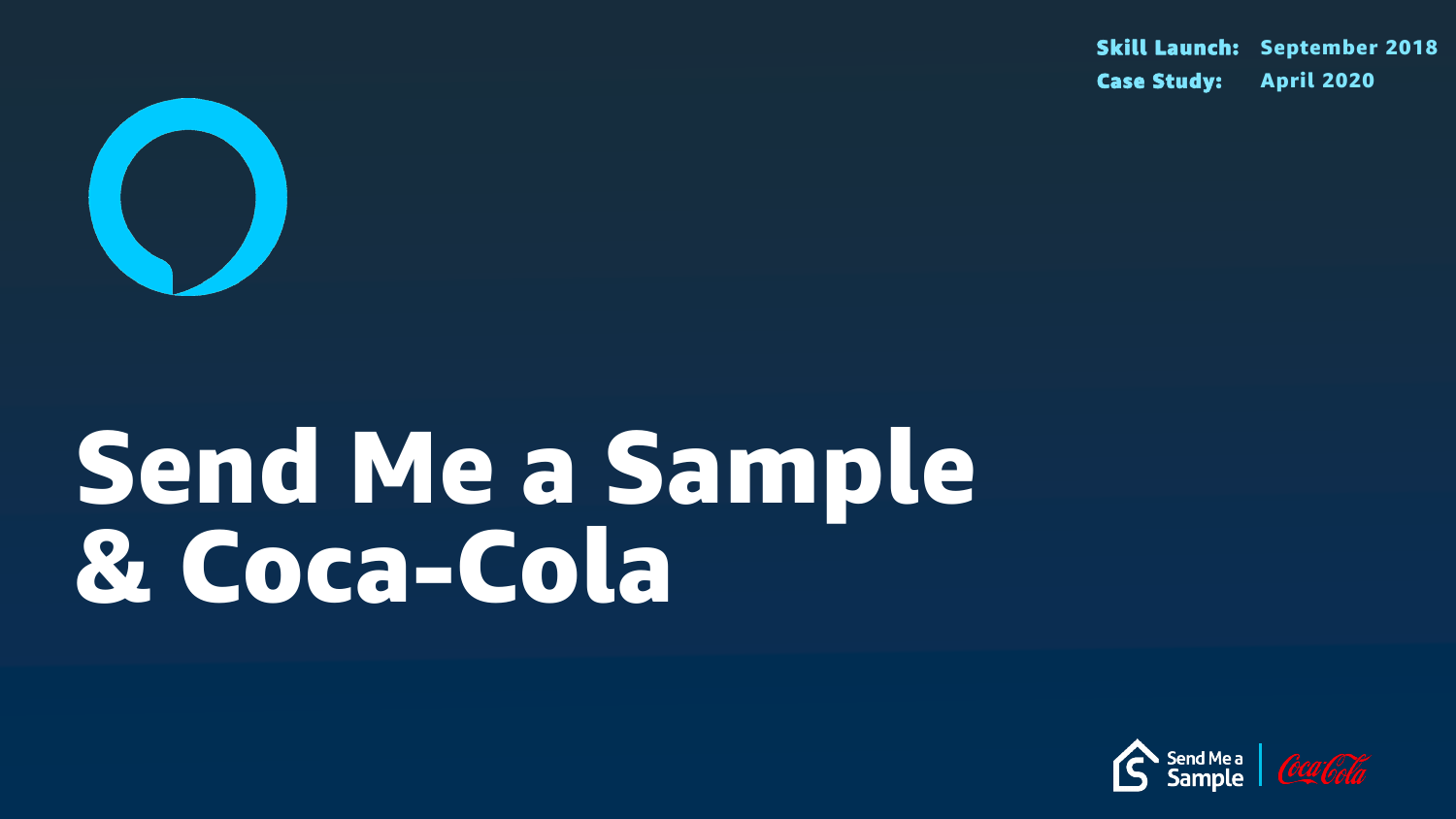### Problem

The most important growth objective for consumer packaged brands is to drive trial. It's well known that if people try a new product they are much more likely to buy it. However, traditional sampling campaigns on streets and in malls are notoriously inefficient with high levels of wastage, poor context for trial, and limited geographical reach.

### **Opportunity**

# Case Study – Send Me a Sample

Send Me a Sample brings much-needed innovation to product trial. It enables brands to achieve in-home trial on a national scale across multiple markets by activating their existing advertising expenditure with the offer of a free trial. With the added benefit of passing back consumer first party data to the brand.

All you have to do is ask!

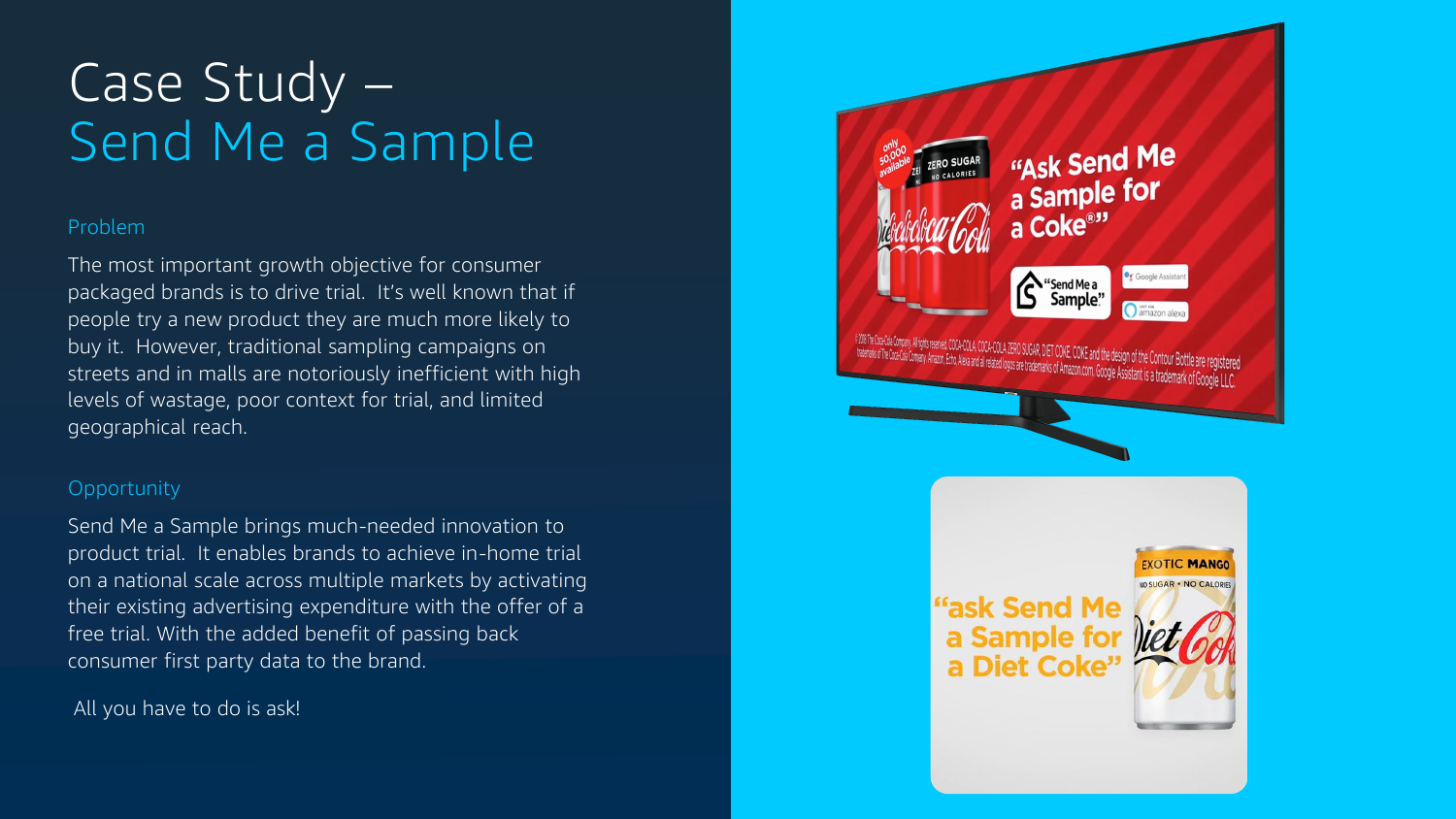### Solution

## Case Study – Send Me a Sample

Send Me a Sample offers voice-activated product trial. Whenever people see the logo or call to action on a brands advertising, they simply ask Alexa to "Send me a Sample".

Customers are then guided through a script to help them select the sample they want and even choose if they want to begin an ongoing relationship with the brand or say no and simply enjoy the sample.

Behind the elegantly simple user experience is a sophisticated campaign management system connected to fulfilment and shipping capability that ensures that stock levels can be accurately managed, and brand samples can be sent out in real time. The service also collects opt-in requests from the consumer, enabling the brand to benefit from collecting firstparty consumer data at scale

Currently available in the UK & Ireland, USA & Canada and Germany, Send Me a Sample will be soon be available in most countries where people use Alexa.



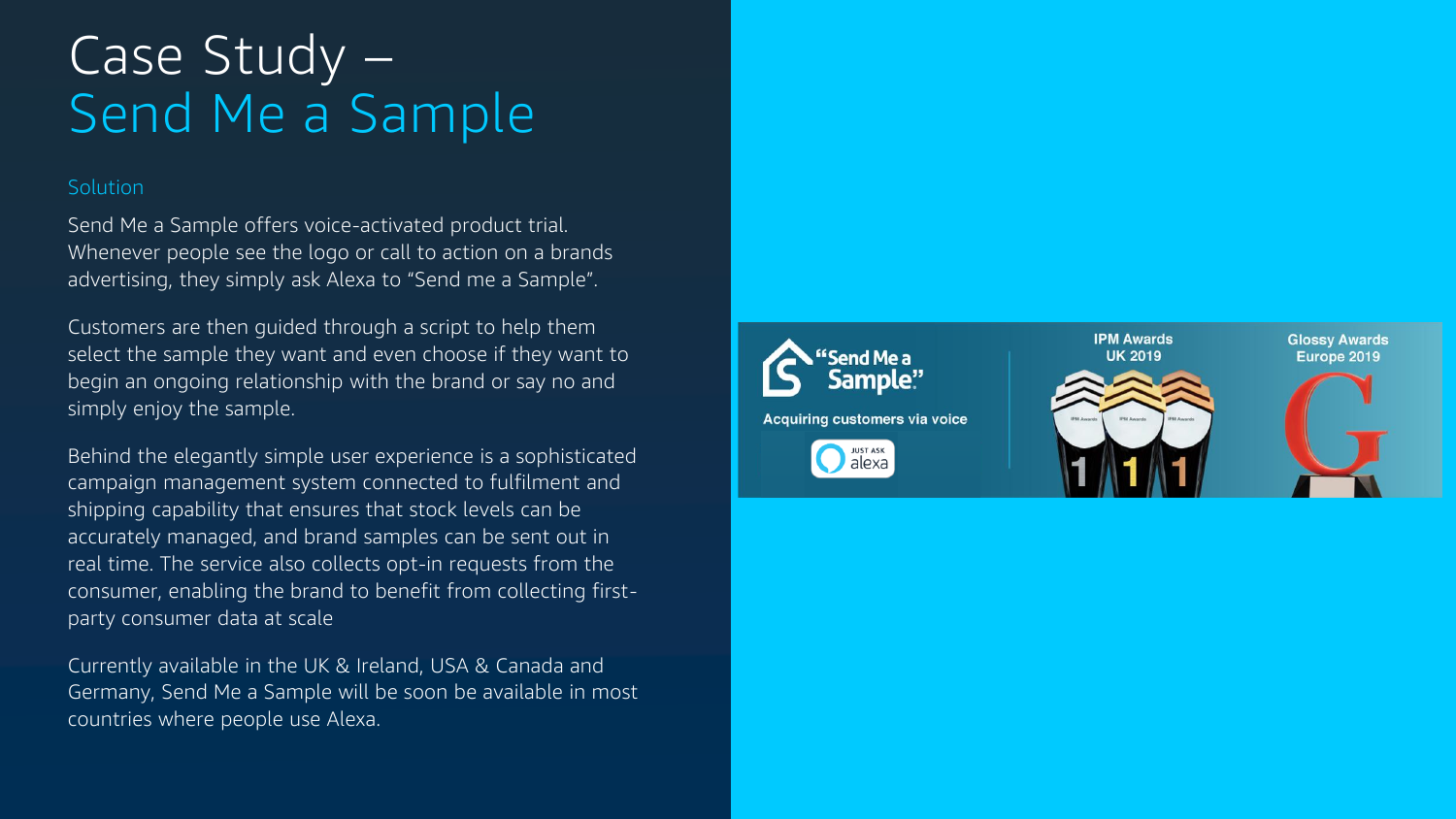## Case Study Video



Trouble viewing the video? Paste this link into your browser https://youtu.be/aLa20l59pFk



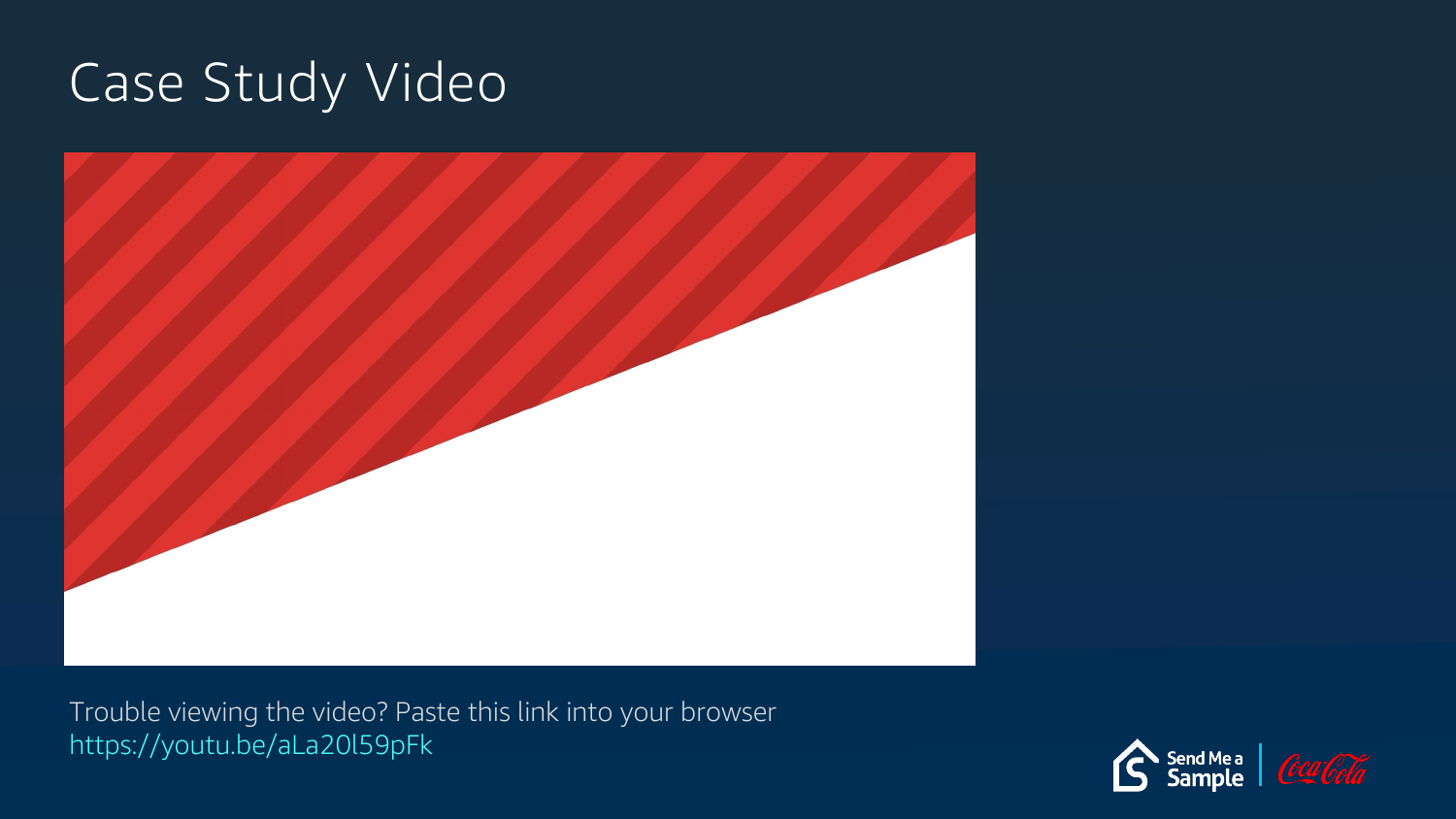# Go-To-Market Social Print

### Go -To -Market Approach

Send Me a Sample helps brands improve the effectiveness of their advertising by adding product trial activation capability to their existing communication strategies.

Therefore our go to market approach is simply to support clients add the Send Me a Sample call to action to their existing advertising.

Send Me a Sample is being used to support and activate campaigns across a wide range of media channels including TV, Press, Digital, Social, Influencer and e -CRM.



Now delicious tasting Baileys Almande is not just Dairy FREE, but FREE to try too! Just say to Alexa or Google Assistant: "Ask Send Me a Sample for a Baileys" Terms and conditions apply. Visit sendmeasample.net for more details.



Digital





TV

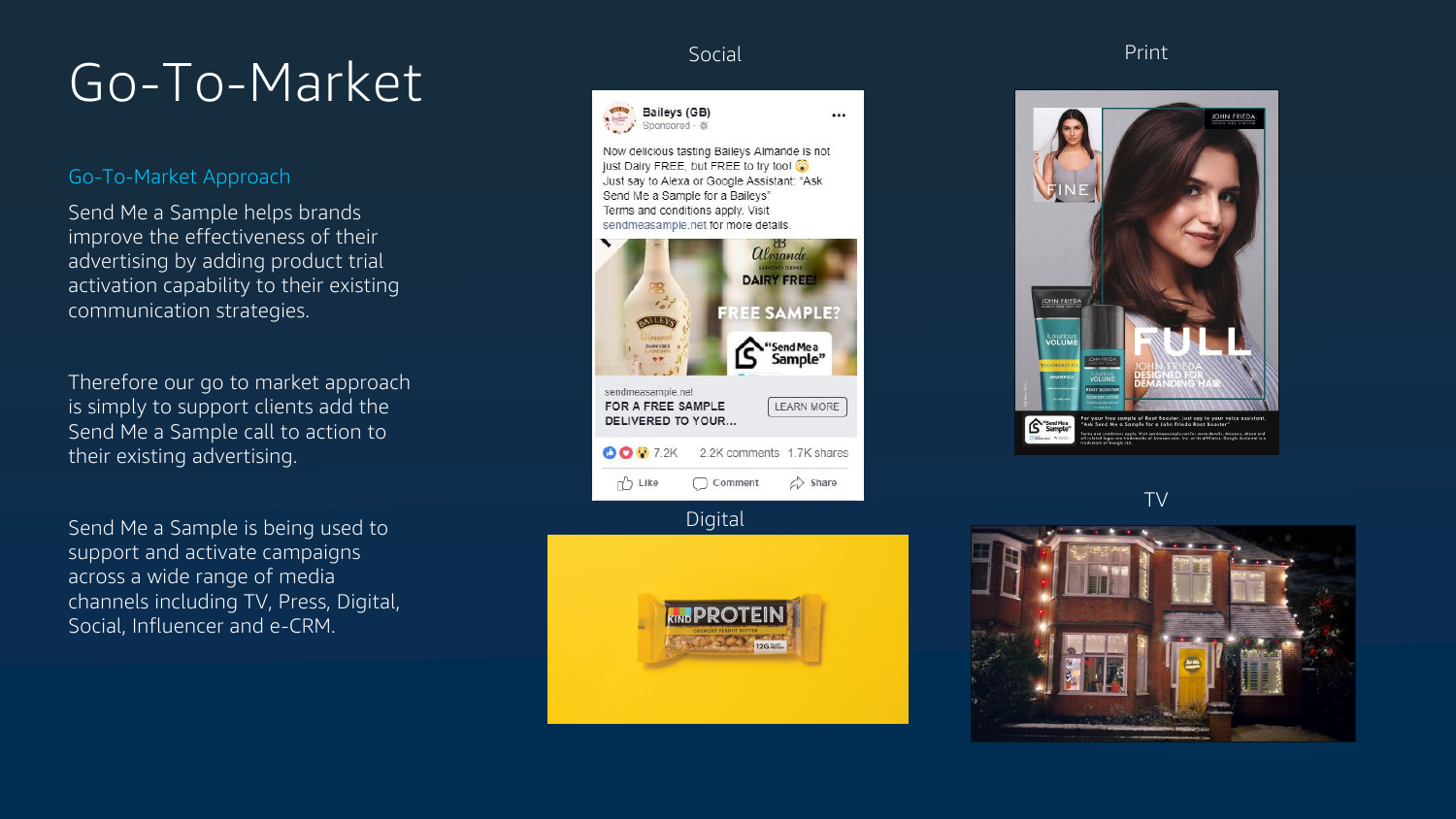### Results



Enjoying total redemption rates in a matter of days

Reviews posted including a 4.5 star average rating

Of reviews were 4 or 5 stars within the first two months of launch